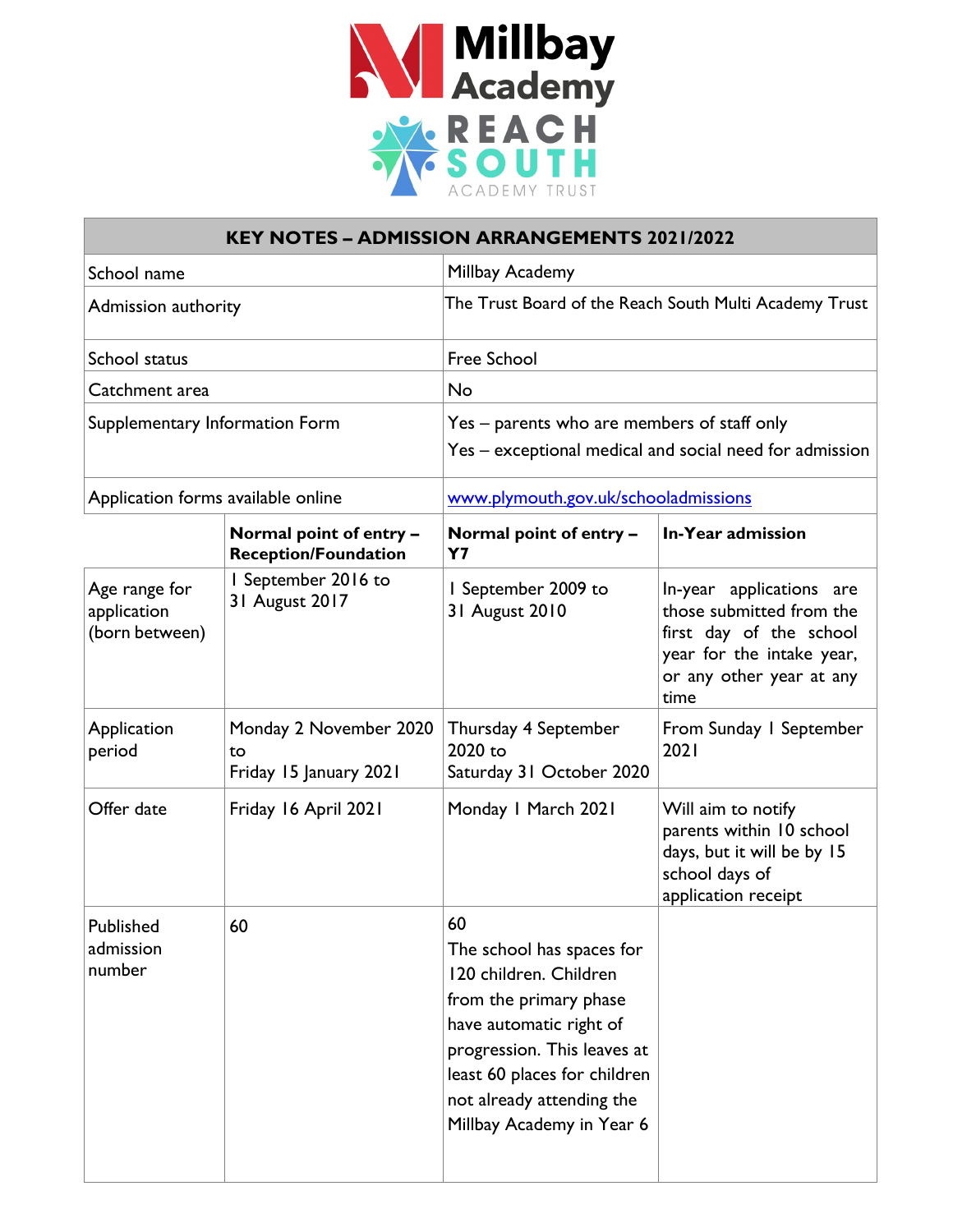## **INDEX**

#### SECTION 1

- (i) Application process for Reception/Foundation (normal point of entry)
- (ii) Application process for Year 7 Secondary admissions (normal point of entry)
- (iii) Application process for In-year admissions (admissions outside of the normal point of entry)

#### SECTION 2

(i) Oversubscription criteria for normal point of entry and in-year admissions

## SECTION 3

- (i) Staff supplementary information form
- (ii) Exceptional medical or social need supplementary information form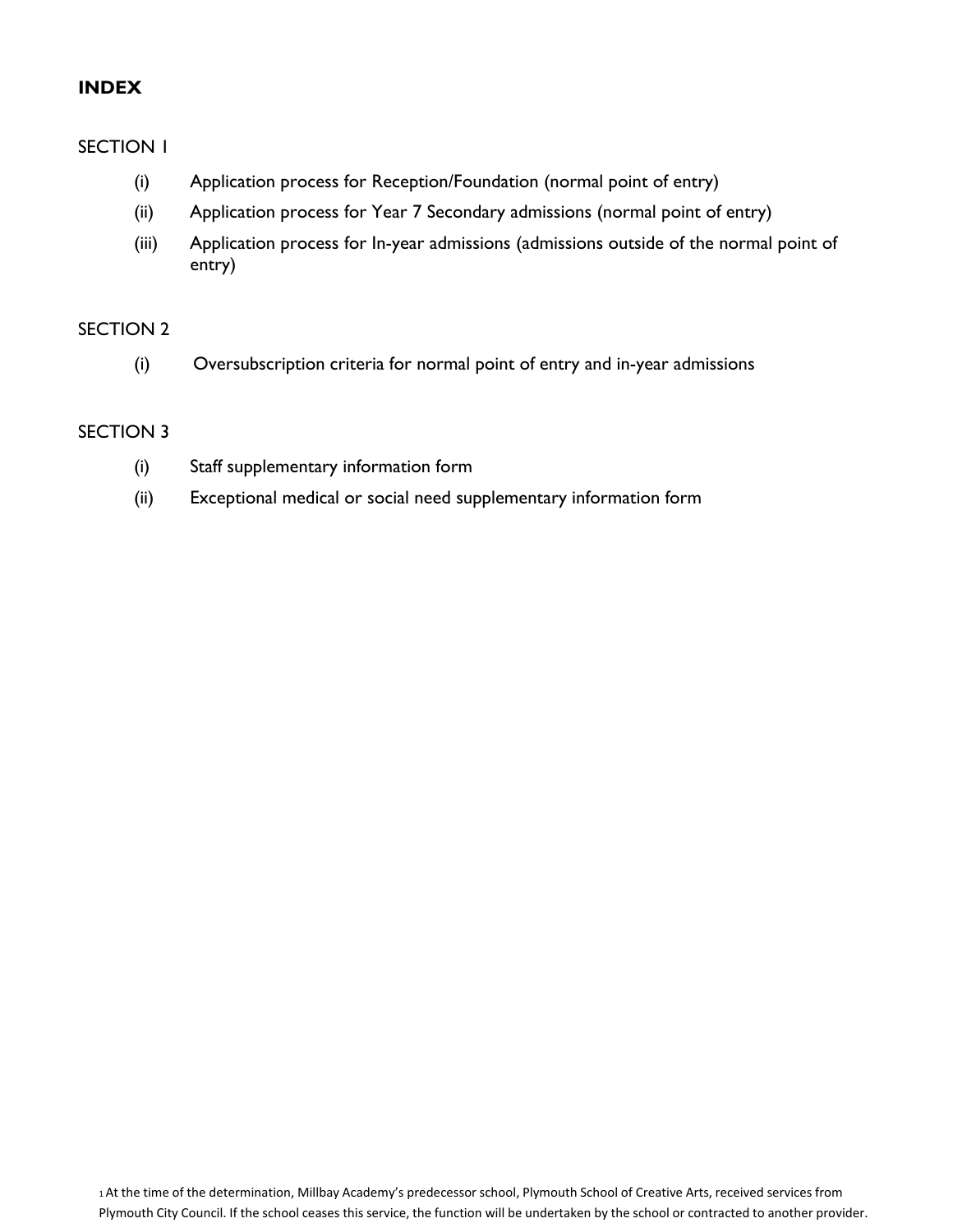# **ADMISSION CRITERIA: MILLBAY ACADEMY**

The Board of Governors of Millbay Academy is the admission authority for Millbay Academy. Millbay Academy will comply with provisions within the School Admissions Code and the School Appeals Code available at

[www.gov.uk/government/publications/school-admissions-code--2.](http://www.gov.uk/government/publications/school-admissions-code--2)

The admission arrangements outlined within this document apply to Millbay Academy in the 2021/2022 academic year. This policy should be read in conjunction with the Primary and In-Year Coordinated schemes of admission available at [www.plymouth.gov.uk/schooladmissions.](http://www.plymouth.gov.uk/schooladmissions)

Millbay Academy is classed as an all-through school. This means that children attending Year 6 at the primary school have an automatic entitlement to transfer to Year 7 of the secondary school but can, ifpreferred, apply for a place at an alternative school during the normal secondary transfer process. Parents of year 6 pupils already on the roll do not need to apply for a place in Year 7 at Millbay Academy.

The school is fully inclusive and welcomes applications for the admission of children with special educational needs and disabilities (SEND) and other protected characteristics defined by the Equality Act 2010. The school's admission arrangements are determined and implemented with the Equality Act duties

# **SECTION 1**

# **(i) Application process for Reception (normal point of entry)**

The admission arrangements outlined within this section apply to children starting in the Reception/Foundation Year for the first time in 2021/2022. The published admission number (PAN) for this year group is 60. The close date for application is 15 January 2021. Allocation results will be notified on National Offer Day (16 April 2021). The school follows Plymouth City Council's coordinated primary admissions scheme available at [www.plymouth.gov.uk/schooladmissions.](http://www.plymouth.gov.uk/schooladmissions) Late applications (i.e. applications from 16 January 2021 until the first day of term in September 2021, but not made in time to enable the Local Authority to offer a place on National Offer Day) will be processed by the Local Authority after all on-time applications have been processed, which will unfortunately reduce the chances of the child being offered a place. Parents are therefore strongly advised to submit their applications on time.

All applicants must:

- (i) Complete the Common Application Form available from, and returnable to their home local authority;
- (ii) In addition, applicants applying under criteria 2.1 below must complete the exceptional medical or social grounds supplementary information form which is available on page 14 & 15 and return it direct to the School AdmissionsTeam, Plymouth City Council<sup>1</sup>;
- (iii) In addition, applicants applying under oversubscription criteria 4 must complete the staff supplementary information form which is available on page 12 & 13 and return it direct to the School Admissions Team, Plymouth City Council<sup>1</sup>.

# **(ii) Application process for Year 7 Secondary admissions (normal point of entry)**

The admission arrangements outlined within this section apply to children starting Year 7 for the first time in 2021/2022. The published admission number (PAN) for this year group is 60. The PAN relates to external applicants to the secondary phase of the school. The secondary phase has spaces for 120 children.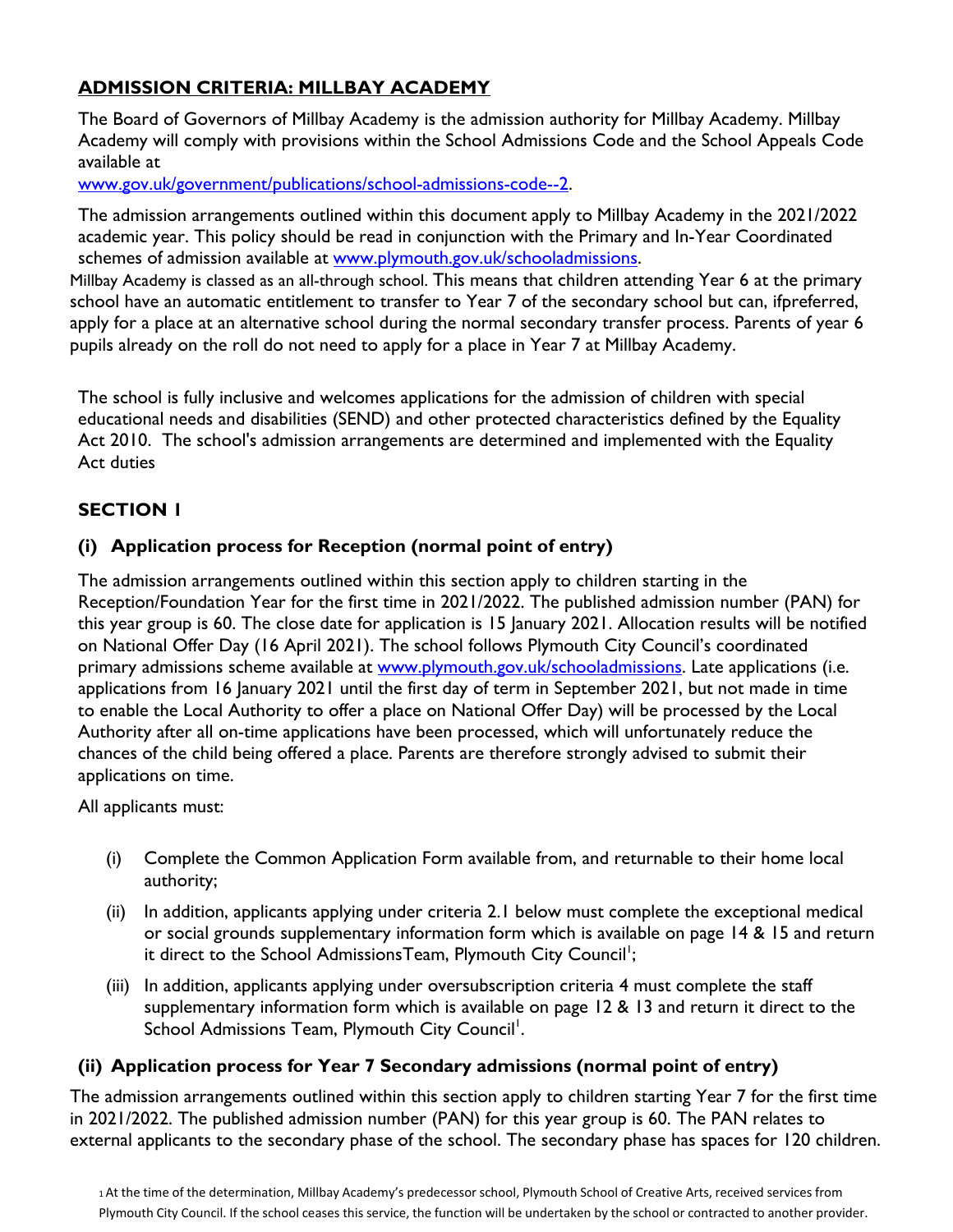Children attending the primary phase in Year 6 will automatically transfer to Year 7 and do not need to apply for a place. The closing date for application is 31 October 2021. Allocation results will be notified on 1 March 2022. Millbay Academy participates in Plymouth City Council's coordinated secondary admissions scheme available at www.plymouth.gov.uk/schooladmissions" www.plymouth.gov.uk/schooladmissions. Late applications (i.e. applications received before the first day of term in September, but not made in time to enable the Local Authority to offer a place on National Offer Day) will be processed by the Local Authority after all on-time applications have been process, which will unfortunately reduce the chances of the child being offered a place. Parents are therefore strongly advised to submit their applications on time.

All applicants must:

- (i) Complete the Common Application Form available from, and returnable to their home local authority;
- (ii) In addition, applicants applying under criteria 2.1 below must complete the exceptional medical or social grounds supplementary information form which is available on page 14 & 15 and return it direct to the School Admissions Team, Plymouth City Council;
- (iii) In addition, applicants applying under oversubscription criteria 4 must complete the staff supplementary information form which is available on page 12 & 13 and return it direct to the School Admissions Team, PlymouthCity Council.

## **(iii) Application process for In-year admissions (admissions outside of the normal point of entry)**

The admission arrangements outlined within this section apply to in-year admissions for Millbay Academy in the 2021/2022 academic year.

An In-Year admission is an application submitted on or after the first day of the school year for the intake year, or any other year group at any time. Requests for admission made after the normalround of admissions – after 31 August 2021 should be made direct to Plymouth City Council<sup>1</sup>.

With the exception of a child with an Education, Health and Care Plan (EHCP), all applications that meet the criteria will beconsidered under Plymouth City Council's Fair Access Protocol.

Parents should be aware that the PAN set for Reception and Year 7 applies only for the duration of the school year of entry (i.e. to applications both in and outside the normal admission round to Reception and Year 7 only). Such applications may be refused where there are no places remaining within the PAN set for that intake.

If an application is made for admission to a year group other than Reception or Year 7, the child will be admitted to the school, unless admitting the child would prejudice the efficient provision of education and / or use of resources.

Where there are multiple applicants for a year group other than Reception Year and Year 7 and the school has determined that only a lower number of additional children can be admitted without prejudicing the efficient provision of education, and/or the efficient use of resources, the oversubscription criteria must be applied to determine which of the children are offered a place. The admission arrangements that will apply will be those determined for Reception Year and Year 7 that school year.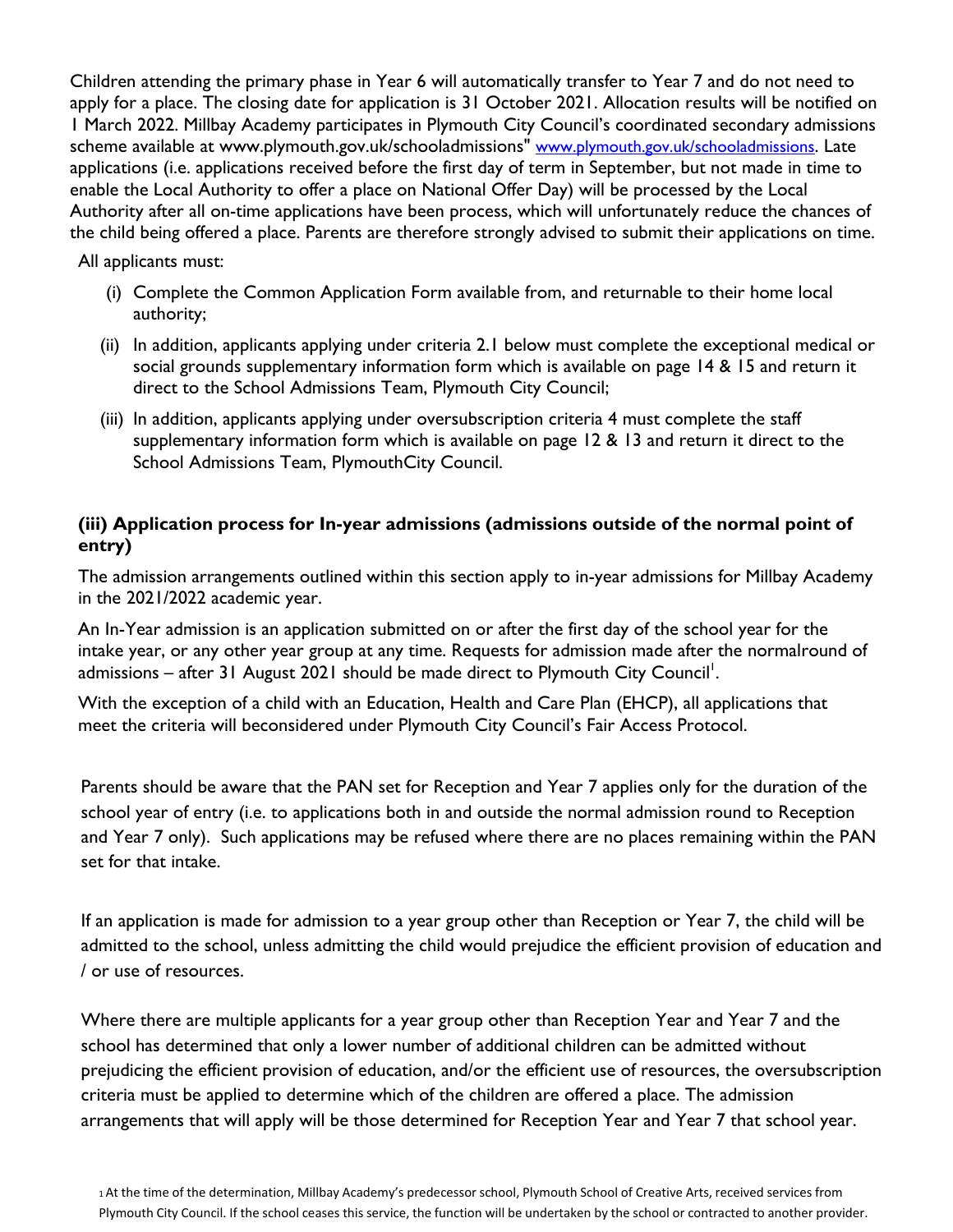The school has opted to participate in Plymouth City Council's coordinated scheme for in-year admissions. Applications should be made via Plymouth City Council. Millbay Academy follows Plymouth City Council's local coordinated in-year admissions scheme available at [www.plymouth.gov.uk/schooladmissions](about:blank) 

All applicants must:

- (i) Complete the Common Application Form available from and returnable to Plymouth City Council<sup>1</sup>;
- (ii) In addition, applicants applying under criteria 2.1 below must complete the exceptional medical or social grounds supplementary information form which is available on page 14 & 15 and return it direct to the School AdmissionsTeam, Plymouth City Council;
- (iii) In addition, applicants applying under oversubscription criteria 4 must complete the staff supplementary information form which is available on page 12 & 13 and return it direct to the School Admissions Team, Plymouth City Council.

Unless otherwise agreed, the published admission number applies to each year group as it moves through the school. The close date for application is the end of each working day.

It is intended that parents are notified in writing of the outcome of an in-year application within 10 school days of receipt of the application. In any event, parents will be notified of the outcome in writing within 15 school days of receipt of the application.

Where a place is offered, arrangements will be made for the child to be admitted and start school as soon as possible, particularly where they are not currently attending school. Where the application is refused, parents will be provided with the reasons why the admission of their child would prejudice the efficient education of others, and/or the efficient use of resources, so that they can properly consider whether to exercise their right to appeal (see below).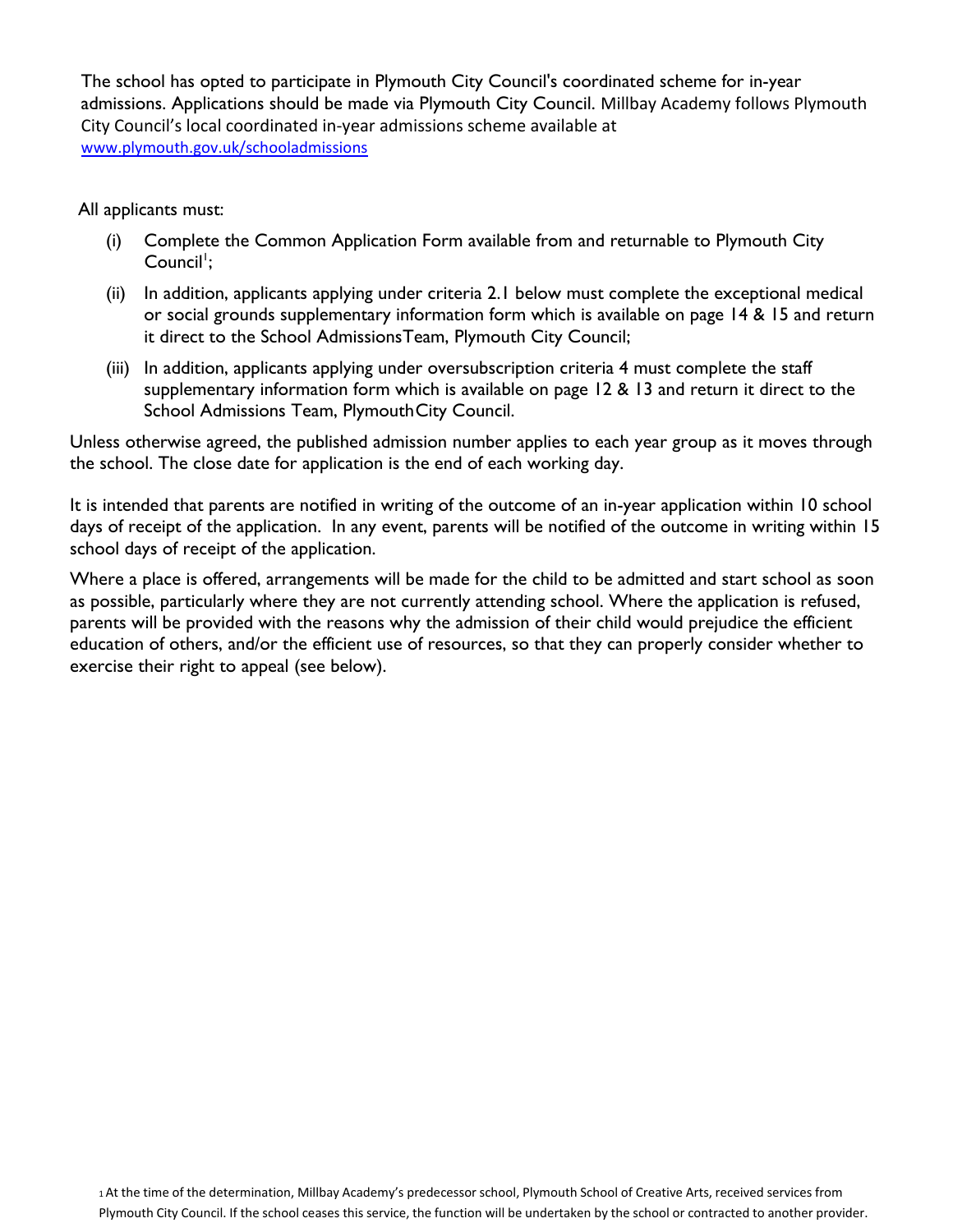# **SECTION 2**

## **Oversubscription criteria for Millbay Academy for primary and secondary normal point of entry and for all in-year admissions**

Children with an Education, Health and Care Plan (EHCP) are admitted to school under separate statutory procedures which are managed by the child's home local authority, and not under this policy. A child with an Education, Health and Care Plan (EHCP) which names the school will be admitted. In the normal admission round (i.e. entry to Reception and Year 7) children with an EHCP will be admitted prior to the allocation of places to other children and the number of places available to other children within the PAN will be reduced.

At the normal point of entry, where there are fewer applicants than the PAN, all children will be offered a place. For in-year admissions, all children will be offered a place unless the school can demonstrate that the admission of an additional child would prejudice the provision of efficient education or the efficient use of resources.

In the event that the School is oversubscribed, the admission authority will apply the following oversubscription criteria in order of priority:

1. **Looked after children and all previously looked after children.** A 'looked after child' is a child who is (a) in the care of a local authority, or (b) being provided with accommodation by a local authority in the exercise of their social services functions (see the definition in Section 22(1) of the Children Act 1989) at the time of making an application to a school. Previously looked afterchildren are children who were looked after, but ceased to be so because they were adopted (or became subject to a child arrangements order or special guardianship order); and children who appear to the Admission Authority to have been in state care outside of England (i.e. in the care of or accommodated by a public authority, religious organisation or any other provider whose sole/main purpose is to benefit society), but ceased to be so as a result of being adopted.

Parents applying for a place in this category may need to provide documentary evidence with their application to confirm the child's status. This may include a signed letter from the child's social worker or former social worker confirming their current or previous status, an adoption, child arrangements or special guardianship order.

In the case of children adopted from state care outside England (as defined above), evidence of having been in state care outside England and of being adopted will be required. Ideally, this should be received by the application deadline in the normal admission round. When assessing the evidence provided, the DfE's guidance [\(accessible here\)](about:blank) will be followed.

Where the Virtual School Head has already verified the child's status, parents should let the Local Authority / school know, as there should be no need for further evidence to be provided in this case.

## 2. **Children with exceptional medical or social grounds.** This category includes:

2.1 Other children with an exceptional medical or social need for a place at this school. Applicants will only be considered under this heading if the parent/carer or their representative can demonstrate that only the preferred school can meet the exceptionalmedical or social needs of the child. The need must be specific to this school: a child mayhave very challenging circumstances that require additional support but if that support could be provided at another school, there would be no exceptional need to attend this school. The exceptional need could be due to the parent/carer's circumstances. Evidenceprovided can be in the form of a testimony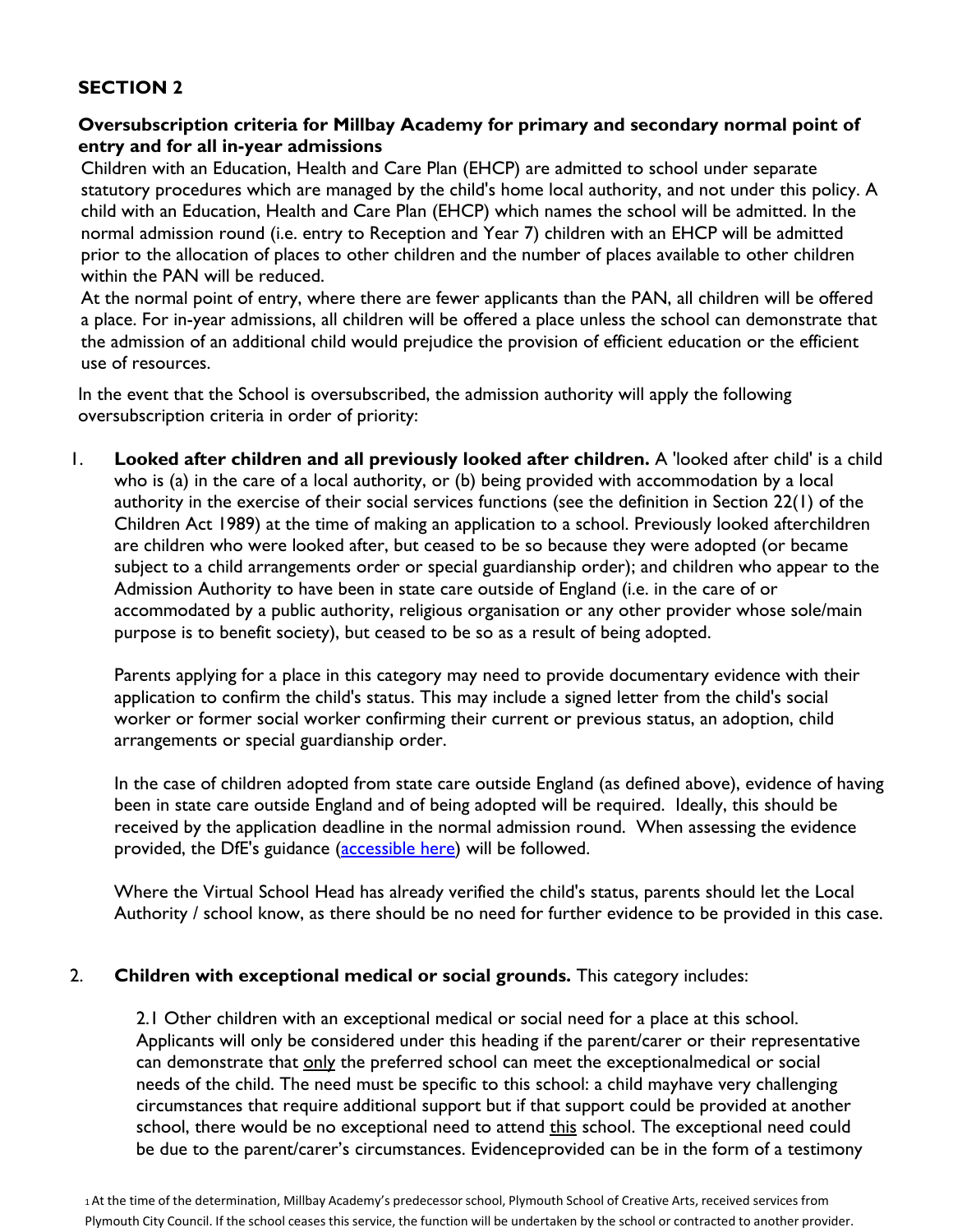from a medical practitioner, social worker orother professional who can support the application on an 'exceptional' basis. Without satisfactory supporting evidence, we will not prioritise an application as demonstrating exceptional need. It is not expected that a parent/carer would seek a claim under exceptional medical or social need for a school that is not the first ranked preference school.

Exceptional medical or social need could include, for example:

- a serious medical condition, which can be supported by medical evidence
- **a** a significant caring role for the child which can be supported by evidence from social services;

Exceptional need for admission here will not be accepted on the grounds that:

- **a** child may be separated from a friendship group;
- **Permuare 1** parents wish to avoid a child from the current or previous setting;
- **transport arrangements would have to be changed;**
- the child has a particular interest or ability in a subject or activity.
- 3. **Children with a sibling already attending the school at the time of admission**. Children will be classed as siblings if they live at the same home address as defined in this policy, as a single family unit. This includes a natural or adopted brother or sister, step-brother or sister, a natural, adopted or foster child of a cohabiting partner, or a foster brother or sister. In all cases the sibling must live with the applicant child as part of the same core family unit. Children who are children of friends or cousins living in the same household with different parents/carers are not included. The sibling's details must be clearly stated in the full application form. Failure to do so may result in this category not being identified and the application being placed in a lower category.
- 4. **Children whose parent/carer is a member of staff employed on a permanent contract by the school** for two or more years at the time at which the application for admission to the school is made or where the member of staff is recruited to fill a vacant post for which there is a demonstrable skill shortage evidenced by completion of the staff supplementary information form. (This covers staff working at the school to which the application relates but does not include staff who work on the school site for other employers);

For the avoidance of doubt a 'child' is defined at the staff member's natural or adopted child, whether living with the staff member or another parent, and a foster child placed with the staff member or a child of the staff member's spouse or cohabiting partner, living with the member of staff at the child's home address as defined by this policy. For the avoidance of doubt, children who are children of friends of cousins living in the same household with different parents/carers are not included, even if they live at the staff member's home address.

Only the employed parent's details must be entered onto the form with no details of another parent being given.

5. **Other children** not shown in a higher oversubscription criteria.

# **NOTES:**

**Admission out of the normal age group:** Places will normally be offered in the year group accordingto the child's date of birth. A parent has an absolute right to make a request that their child be admitted to a year group other than the child's chronological year group. Parents do not have a right to decide that their child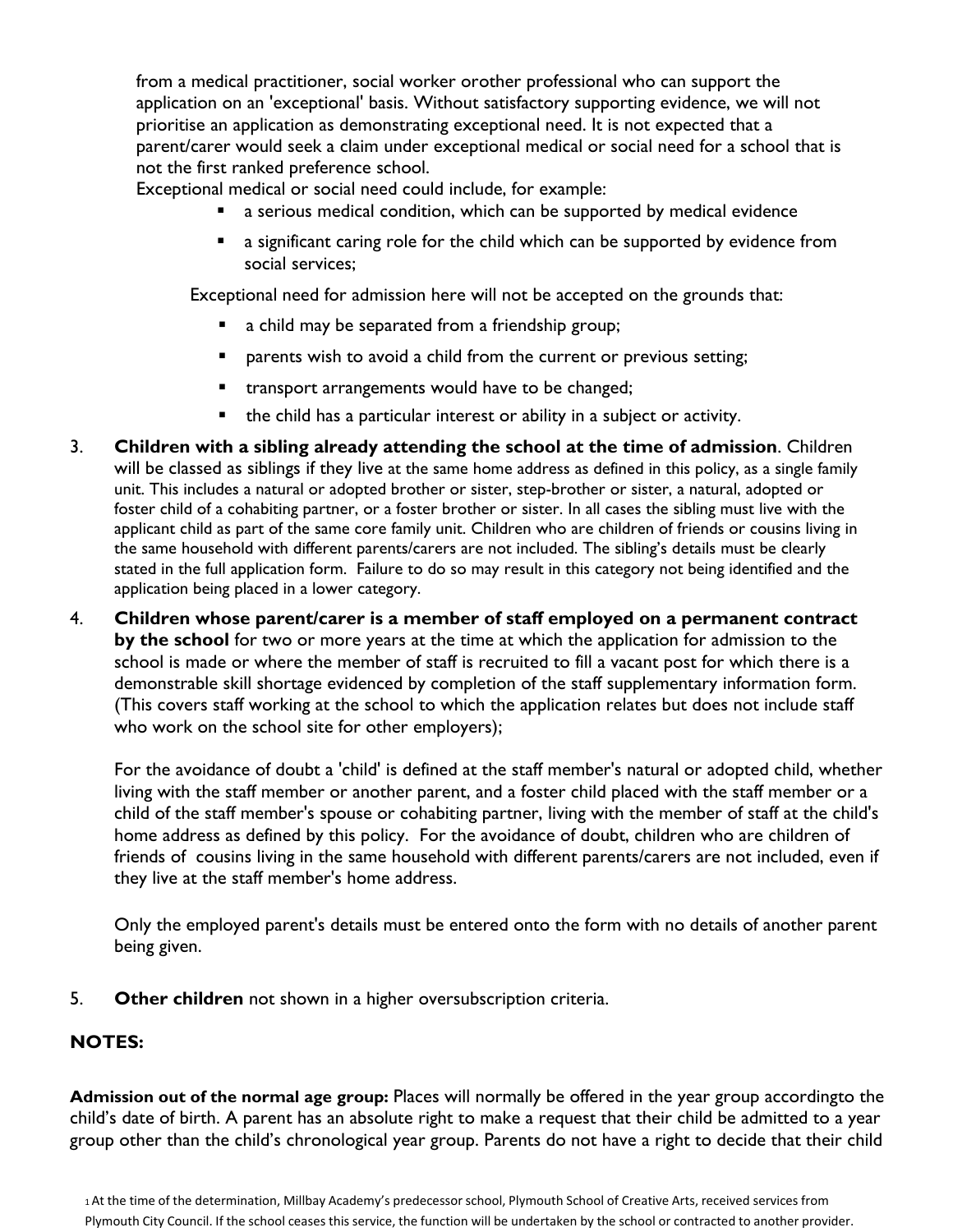be admitted outside their chronological year group. The request will be considered by Reach South Academy Trust, as Admission Authority, by sending your request to the school, marked for the attention of the Clerk to the Local Governing Body. A decision will be made on the basis of the circumstances of each case and in the best interests of the child concerned. This will include (but is not an exhaustive list) taking account of the parent's views; information about the child's academic, social and emotional development; where relevant, their medical history and the views of a medical professional; whether they have previously been educated out of their normal age group; and whether they may naturally have fallen into a lower age group if it were not for being born prematurely. The admission authority will also take into account the views of the Head Teacher. Parents must not assume that the decision of one school will transfer with the child to a different school as the decision rests with the individual admission authority. The Local Governing Body will notify parents of the outcome of their request formally in writing, explaining its reasons in sufficient detail for parents to understand that decision. Where a request is agreed in principle, this letter should accompany the application for admission subsequently made for a place at the school. Where a request is refused for admission outside of normal age group parents do not have a statutory right of appeal, but they may submit a complaint under the school's published complaints policy if they do not believe that their request was properly considered, or the decision of the Trust was reasonable or fair.

## **Request for Admission outside normal age group**

- 1.1 Parents have a right to request that their child is admitted to a year group other than their normal year group at the School. This may be to a year group below or above, and there may be a variety of reasons for making this request. For example, the child might be gifted, suffer from long-term or serious illness, or have been educated overseas and/or used to studying at a different level (these are examples only, not an exhaustive list).
- 1.2 However, parents do not have a right to decide that their child **will** be admitted outside their normal age group. Such requests must be considered by Reach South Academy Trust as the Admission Authority, in order to decide whether or not to agree the request **in principle**, or refuse the request, taking into account the factors set out below.
- 1.3 Requests for admission outside normal age group are not applications for admission, which must still be made in the usual way. Parents are strongly encouraged to make their requests in a timely manner, preferably well ahead of any application deadlines, so that they can obtain a decision in principle which will enable them to make informed decisions when they subsequently apply for admission. A separate request must be made to the Admission Authority for each school being considered.
- 1.4 Reach South Academy Trust as the Admissions Authority will make decisions on the basis of **the circumstances of each case** and in the **best interests of the child concerned**, taking into account the parents' views, information about the child's academic, social and emotional development, the child's medical history and the views of their medical professionals, whether they have previously been educated or attended nursery out of their normal age group, and whether they may naturally have fallen into a lower age group, if it were not for being born prematurely. They will also take into account the views of the Headteacher of the Academy and, where provided, the Headteacher of any current or previous school. This is not an exhaustive list, and parents may put forward any matters for the committee to consider.
- 1.5 Parents should make their requests by completing a Request for Admission Outside Normal Age Group Form and submitting it with any supporting documents to the School marked for the attention of the Clerk to the Local Governing Body. This form is available to download on the School's website or in hard copy from the School's main office.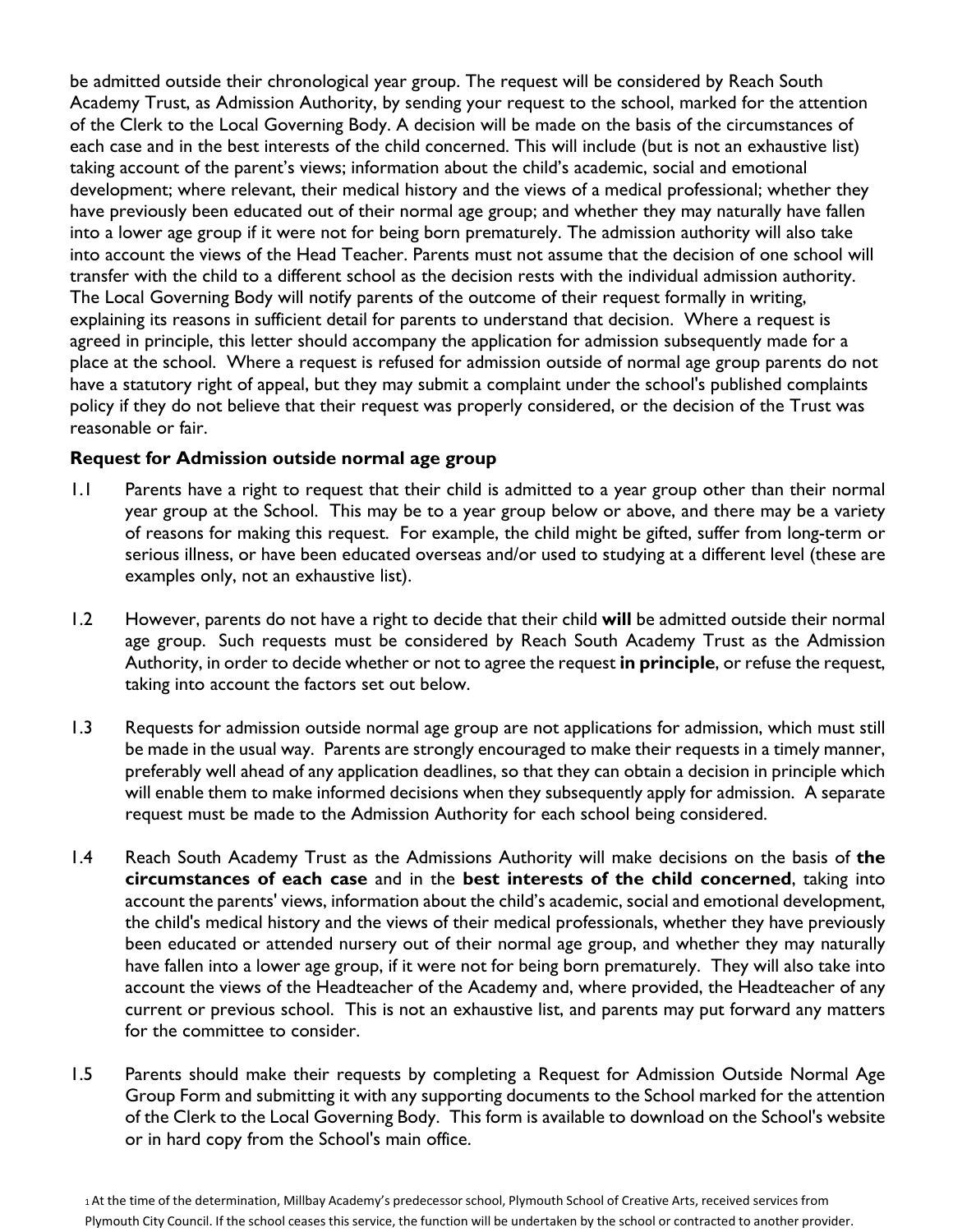- 1.6 In all cases, the Local Governing Body will notify parents of the outcome of their request formally in writing, explaining its reasons in sufficient detail for parents to understand why it came to that decision. Where the request is agreed in principle, this letter should accompany the application for admission subsequently made for a place at the School.
- 1.7 Parents do not have a statutory right of appeal against a refusal of a request for admission outside normal age group, but they may submit a complaint under the School's published Complaints Policy if they do not believe the request was dealt with properly.

Requests should be made in writing with any supporting documentation marked for the attention of the Clerk to the LGB.

**Appeals:** In the event that an applicant is denied a place at the school, the parent/carer will have the right of appeal to an independent appeal panel. Information relating to the appeal process will be included with refusal letter, together with the details of the parent's right to appeal, where the appeal should be sent and the deadline for an appeal to be lodged with the written grounds of appeal. Further information can also be obtained from the school's website.

**Fraudulent applications/withdrawal of allocated places:** The School Admissions Code allows an offer of a school place to be withdrawn if:

- it has been offered in error or
- a parent has not responded within a reasonable period of time or
- **E** it is established that the offer was obtained through a fraudulent or intentionally misleading application. An example of this would be knowingly using an incorrect home address for a child. In these cases the application would be considered using the information that the local authority believes to be correct, for example using the home address where the local authority considers that the child actually lives.

All suspected fraudulent applications will be investigated and if a case is found, it could lead to criminal prosecution.

**Home address:** Any allegations received by the admission authority of people providing false or accommodation addresses when applying for school places shall be fully investigated and, if found to be true, it could lead to a criminal prosecution and withdrawal of an allocated place. Schools have been

advised by Plymouth City Council to ask parents/carers to provide proof of residence (for example utility bills) before admitting a child. Plymouth local authority (LA) will also carry out checks as appropriate<sup>1</sup>. A child's home address is defined as the address at which the child is normally resident or,where a child lives at more than one address, the address at which the child lives for the majority of thetime. Where the home address is unclear, the Admission Authority will determine the appropriate address taking into account factors such as the address to which child is registered with their GP, hospital, dentist and / or optician, and / or where child related benefits (if eligible) are payable. For the avoidance of doubt, the application will be processed using the address that meets this definition, rather that the address stated by the parent in the application, if different.

**Children of UK Armed Forces Personnel / crown servants:** Applications for the admission of children of UK service personnel with a confirmed posting, or Crown servants returning from overseas, will be accepted and processed in advance of the family's arrival in the area, as long as the application is accompanied by an official letter giving a relocation date.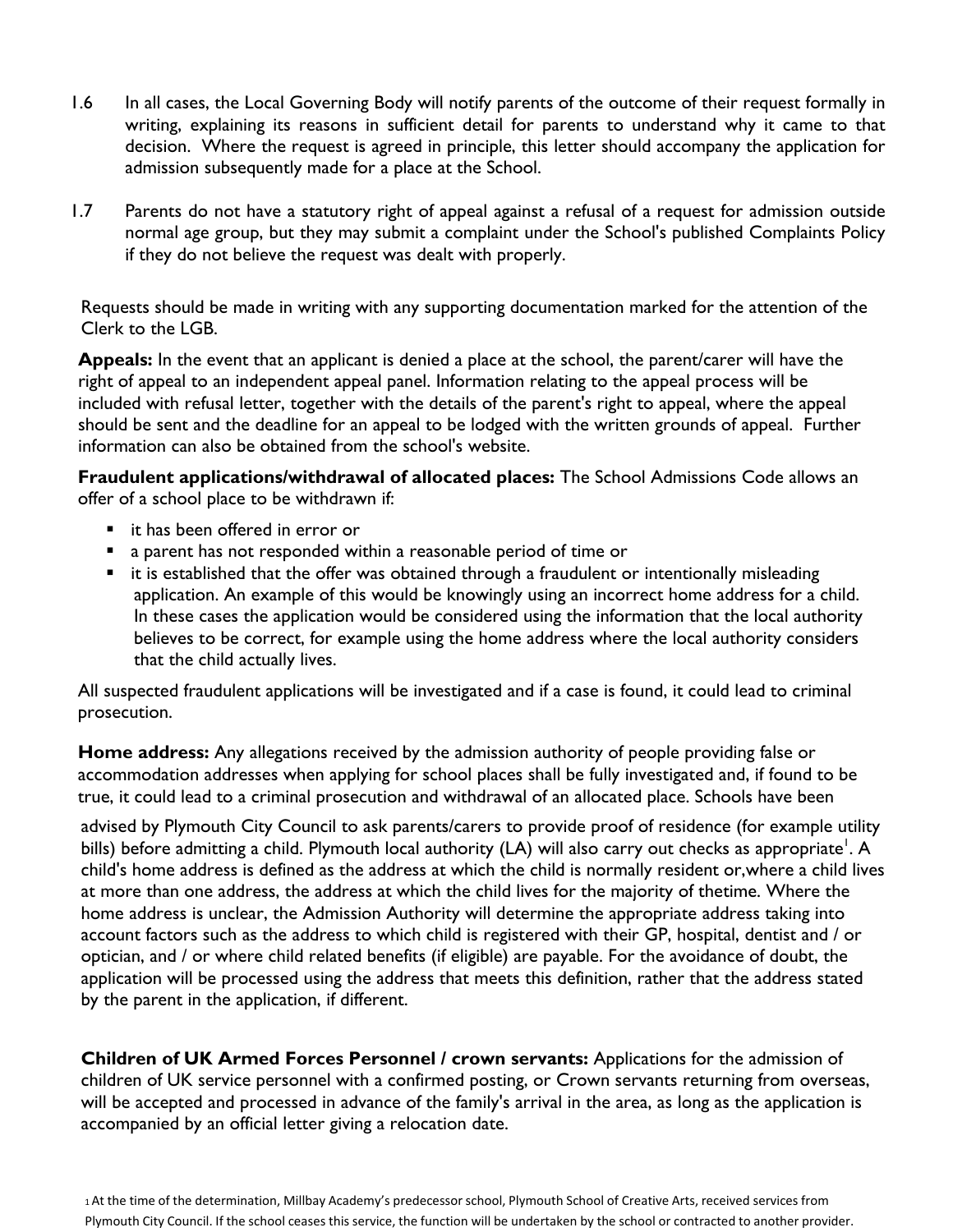The address at which the child will live will be used to apply the oversubscription criteria, provided parents provide some evidence of the intended address. Alternatively, where this is requested by parents, a Unit or quartering address will be used for the purpose of applying the criteria in this policy.

**Mode of study and start date:** There is a legal requirement that all children begin full time education by the beginning of the term following their fifth birthday, this is referred to as compulsory school age. Places are offered to children for admission at the beginning of the September term after the fourth birthday. That is before they reach compulsory school age.

All parents can defer admission within the Reception year until the beginning of the term following their child's **fifth** birthday. This is a decision for the parent to make. Parents have a right to defer the date their child starts school, for up to a maximum of two terms (i.e. up until the Easter end of term holiday). Places cannot be deferred or retained beyond this point. Parents also have an absolute right to decide that their child will attend school part time until the child reaches compulsory school age. This right can be exercised throughout the school year (i.e. all three terms in the case of summer born children). Parents may choose to combine these rights. September 2022 is the earliest point for admission to the Reception class at a primary school but is not a compulsory start date.

Those parents who decide that their child should defer must inform the Head Teacher. The place offered for their child **will be held open and will not be offered to another child**. Where a parent does not inform the Head Teacher that admission is to be deferred and does not send their child to school in September, the place may be withdrawn and offered to another child by 30 September 2022.

For normal point of entry: the expected point of admission will be September 2022.

For in-year admissions: where an child is offered a school place following an in-year application, and the offer is accepted, arrangements will be made for the child to start school as soon as possible, particularly where the child is out of school

**Multiple births:** Defined as the birth of more than one baby from a single pregnancy. In Reception Year and Year 7, where at least one child achieves an offer of a place at the School within the PAN in the normal way, but their twin, triplet(s) or sibling(s) of a higher multiple birth do not achieve an offer of a place, the school will admit their twin, triplet(s) or sibling(s) of a higher multiple birth to avoid them having to attend different schools even where this means exceeding the PAN. These additional children will be 'excepted pupils' as set out below.

In Years 1 to 6 and 8 to 11, where at least one child can be accommodated without prejudicing the efficient education of others or use of resources, and without breaching the statutory maximum infant class size, their twins, triplet(s) and sibling(s) of a higher multiple birth will also be offered a place to avoid them having to attend different schools. In Years 1 and 2, these additional children will be 'excepted pupils' as set out below (this does not apply in the other year groups, where the statutory maximum infant class size does not apply).

**Response:** Parents/carers must respond to an allocation of a school place within two weeks of the dateof notification of availability of a school place or, in the case of an in-year admission, within six school weeks of the original application for a school place whichever is the later. Response must be made to Plymouth City Council<sup>1</sup>. In the absence of a response, the offer may be revoked and the place

may be reallocated to someone else. Parent/carers declining the offer of a place should notify the educational arrangements they plan to provide for their child.

**Sibling at the school:** As Millbay Academy is an all through school, a child meeting the sibling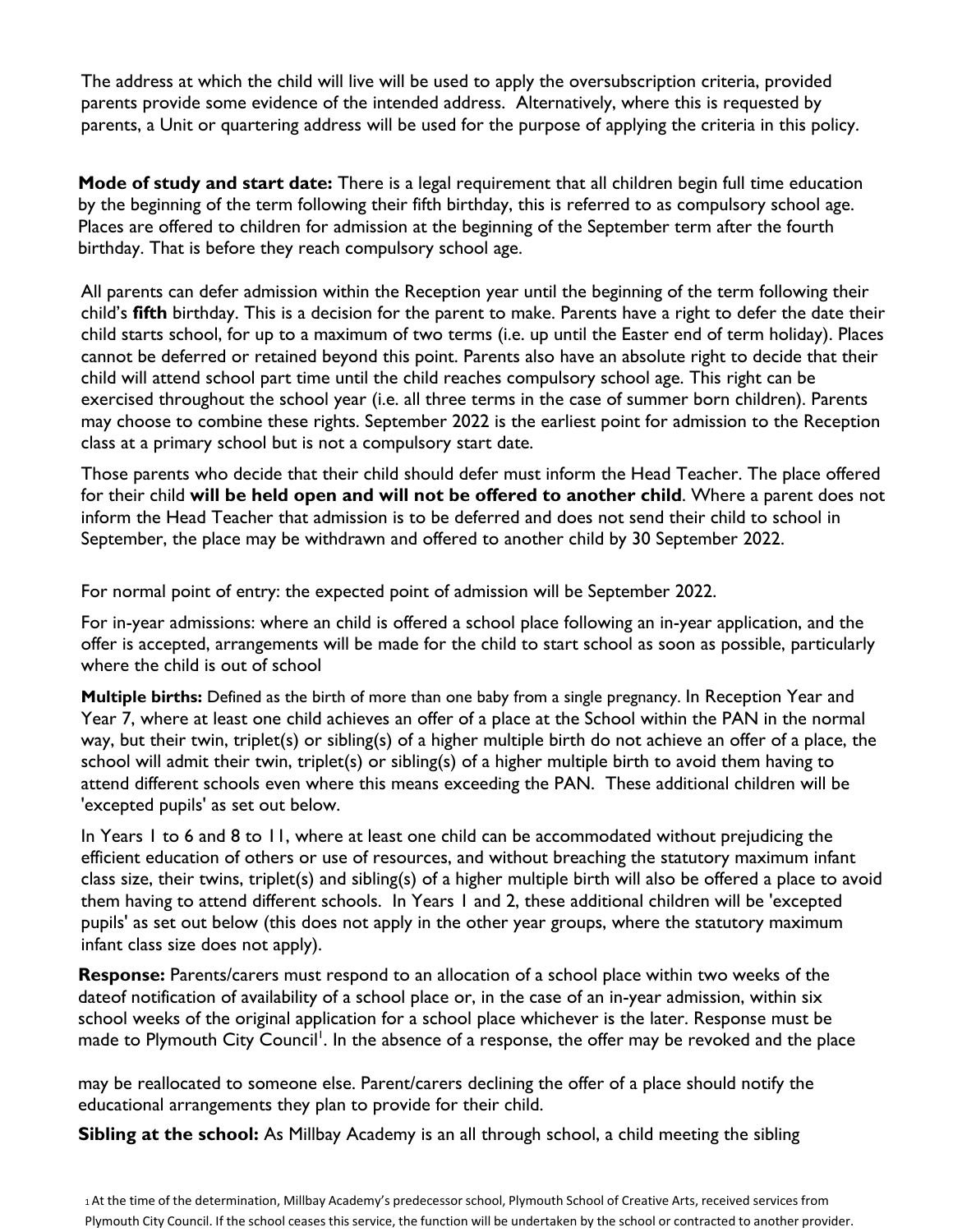definition and attending either the primary or the secondary school is classed as a sibling.

**Tie-breaker:** Where there are two or more children in the same category as eachother, then the nearer to the school the child lives - as measured by a straight line on the map using Plymouth City Council's electronic mapping system $<sup>1</sup>$  - the higher the priority. Measurement points will</sup>

be from the spatial locator identified by the National Land and Property Gazetteer. The spatial locator is the address point based on a general internal point. Flats are therefore taken to be the same measurement point regardless of floor of location. In the event of there still being a tie, there will be a random ballot using an electronic random number generator. Such a ballot will be supervised by an officer of Plymouth City Council<sup>1</sup>.

**Waiting lists:** Waiting lists will be held in the order of the published oversubscription criteria and will be maintained until the end of the summer holidays 2023 in respect of Reception Year and Year 7. Any vacancies that arise will be allocated to the child at the top of the waiting list.

Children placed at the school under the Local Authority's Fair Access Protocol will take priority over children on the waiting list.

From 1 September 2023, the in-year admissions scheme applies and the waiting list procedure will change in that parent/carers will be asked if they wish their child to be added to a waiting list and to confirm their wish for their child to remain on a waiting list in order that the list can be kept up to date.

**Statutory maximum infant class sizes:** The statutory maximum infant class size for Reception Year, Year 1 and Year 2 is 30 pupils per teacher. However, certain categories of children may still be admitted where this would result in a class size exceeding the statutory maximum. These categories are set out in regulations and summarised at Paragraph 2.16 of the School Admissions Code. Where this happens, the additional pupils are 'excepted pupils' who do not count towards the class size until it falls back to 30, when they will no longer be regarded as 'excepted pupils'.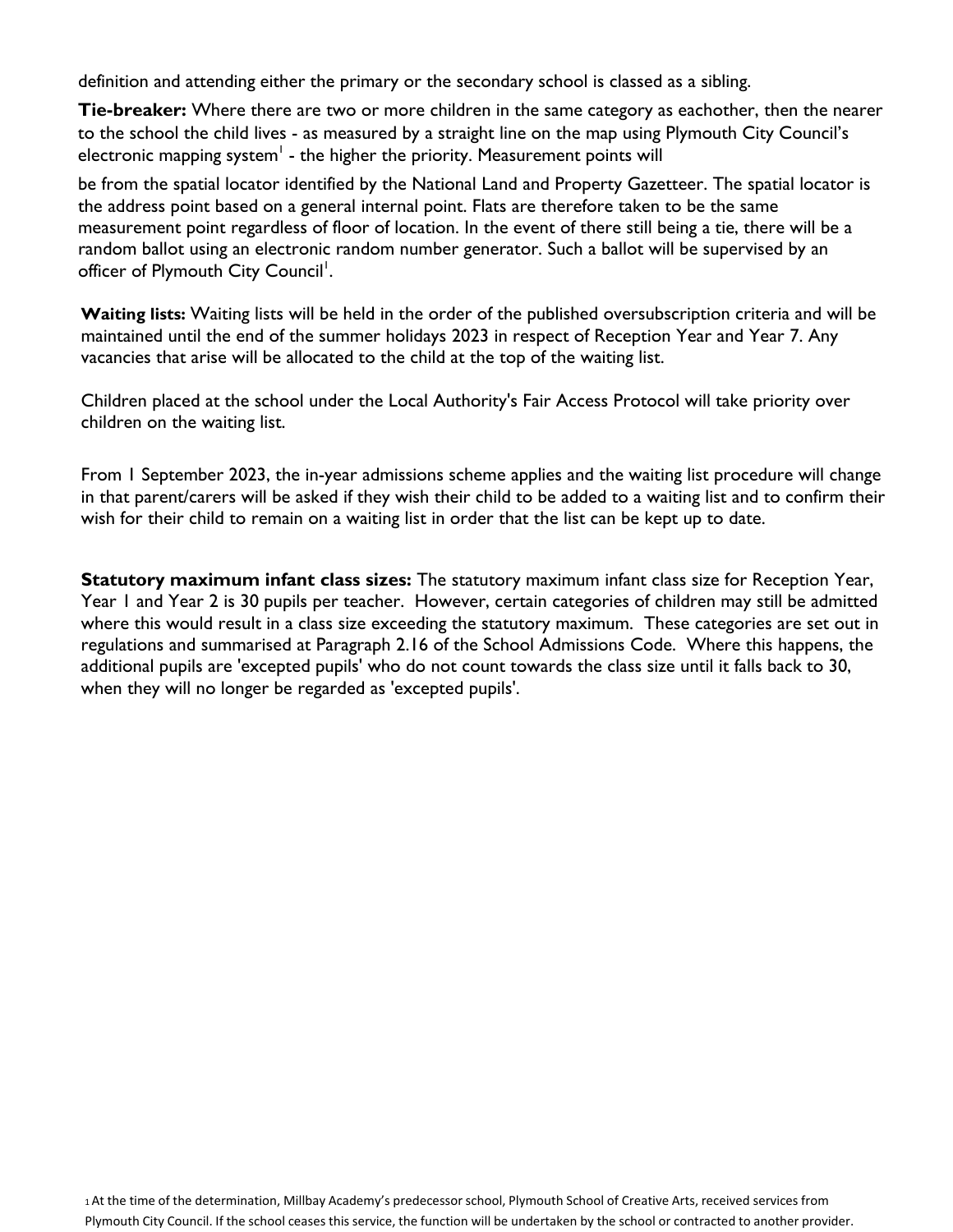## **SECTION 3**

## **STAFF SUPPLEMENTARY INFORMATION FORM 2021/2022**

Please note this is a supplementary information form for administration purposes only and is not an application form. It will be used to rank a submitted application according to the published admission criteria.

#### **Only complete this form if you are:**

**a) A member of staff employed on a permanent contract by the school (and working at the school applied for) for two or more years at the time at which the application for admission to the school is made;**

**or**

**b) A member of staff recruited to fill a vacant post for which there is a demonstrable skill shortage.**

If you are applying under a) or b) above, you need to take this form to the school of employment for the school to complete part B. You then need to return the completed form by 31 October 2020 to be included in the normal point of entry allocations made on 1 March 2021. Forms received after this date will still be considered but will not be included within the first allocation round. For an in-year admission to any year group, the form should be submitted with the application form. Return the form to: School Admissions Team, Education, Participation and Skills, Plymouth City Council, Windsor House, Tavistock Road Plymouth, PL6 5UF.

#### **Part A - To be completed by the parent/carer**

| Child's full name:                      |  |
|-----------------------------------------|--|
| Date of birth:                          |  |
| Member of staff employed by the school: |  |
| Name of parent/carer:                   |  |
| Relationship to child:                  |  |
| Signature:                              |  |
| Date:                                   |  |

#### **Data Protection**

The information collected on this form will be processed and may be stored electronically by the school in compliance with the Data Protection Act. The data may be shared with Plymouth City Council or other agents of the school, but only for administrative or other service provision purposes and with Government Departments where there is a legal requirement to do so. In accordance with the School Admissions Code, should information given be found to be fraudulent then the offer of a school place can be withdrawn. If you would like further information about Data Protection, please contact the school. By signing or submitting this form you acknowledge that you have read, understood and agreed to this data processing.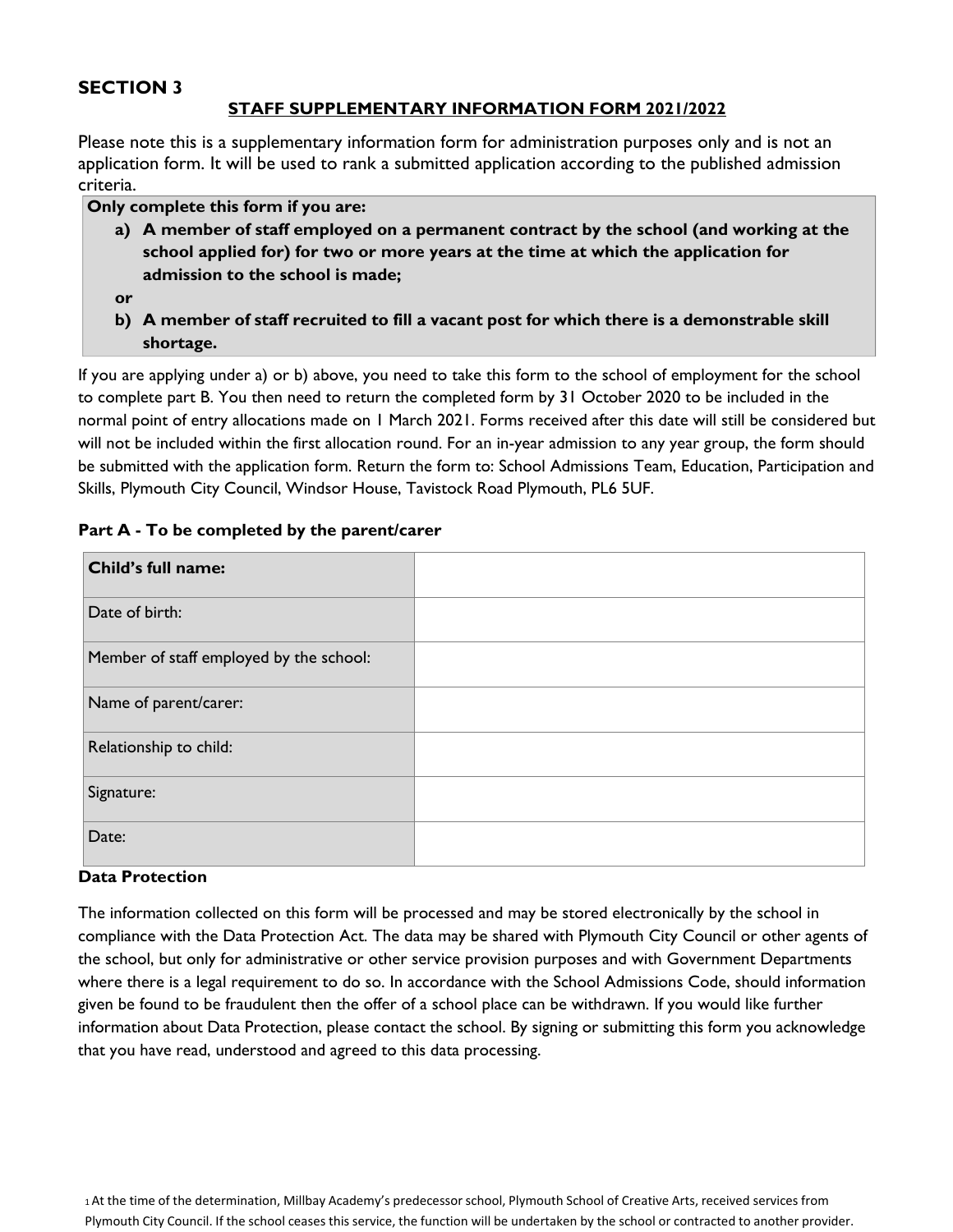#### **PART B - To be completed by the school of employment**

| The above named member of staff is<br>employed in the following capacity: | A member of staff employed<br>on a permanent contract by<br>the school (and working at the<br>school applied for) for two or<br>more years at the time at<br>which the application for<br>admission to the school is<br>made<br>Yes | A member of staff recruited to<br>fill a vacant post for which<br>there is a demonstrable skill<br>shortage<br>Yes |
|---------------------------------------------------------------------------|-------------------------------------------------------------------------------------------------------------------------------------------------------------------------------------------------------------------------------------|--------------------------------------------------------------------------------------------------------------------|
| Name of school:                                                           |                                                                                                                                                                                                                                     |                                                                                                                    |
| Name of person completing the form:                                       |                                                                                                                                                                                                                                     |                                                                                                                    |
| Position held in school:                                                  |                                                                                                                                                                                                                                     |                                                                                                                    |
| Signature:                                                                |                                                                                                                                                                                                                                     |                                                                                                                    |
| Date:                                                                     |                                                                                                                                                                                                                                     |                                                                                                                    |
| Telephone number:                                                         |                                                                                                                                                                                                                                     |                                                                                                                    |

#### **Data Protection**

The information collected on this form will be processed and may be stored electronically by the school in compliance with the Data Protection Act. The data may be shared with Plymouth City Council or other agents of the school, but only for administrative or other service provision purposes and with Government Departments where there is a legal requirement to do so. In accordance with the School Admissions Code, should information given be found to be fraudulent then the offer of a school place can be withdrawn. If you would like further information about Data Protection, please contact the school. By signing or submitting this form you acknowledge that you have read, understood and agreed to this data processing.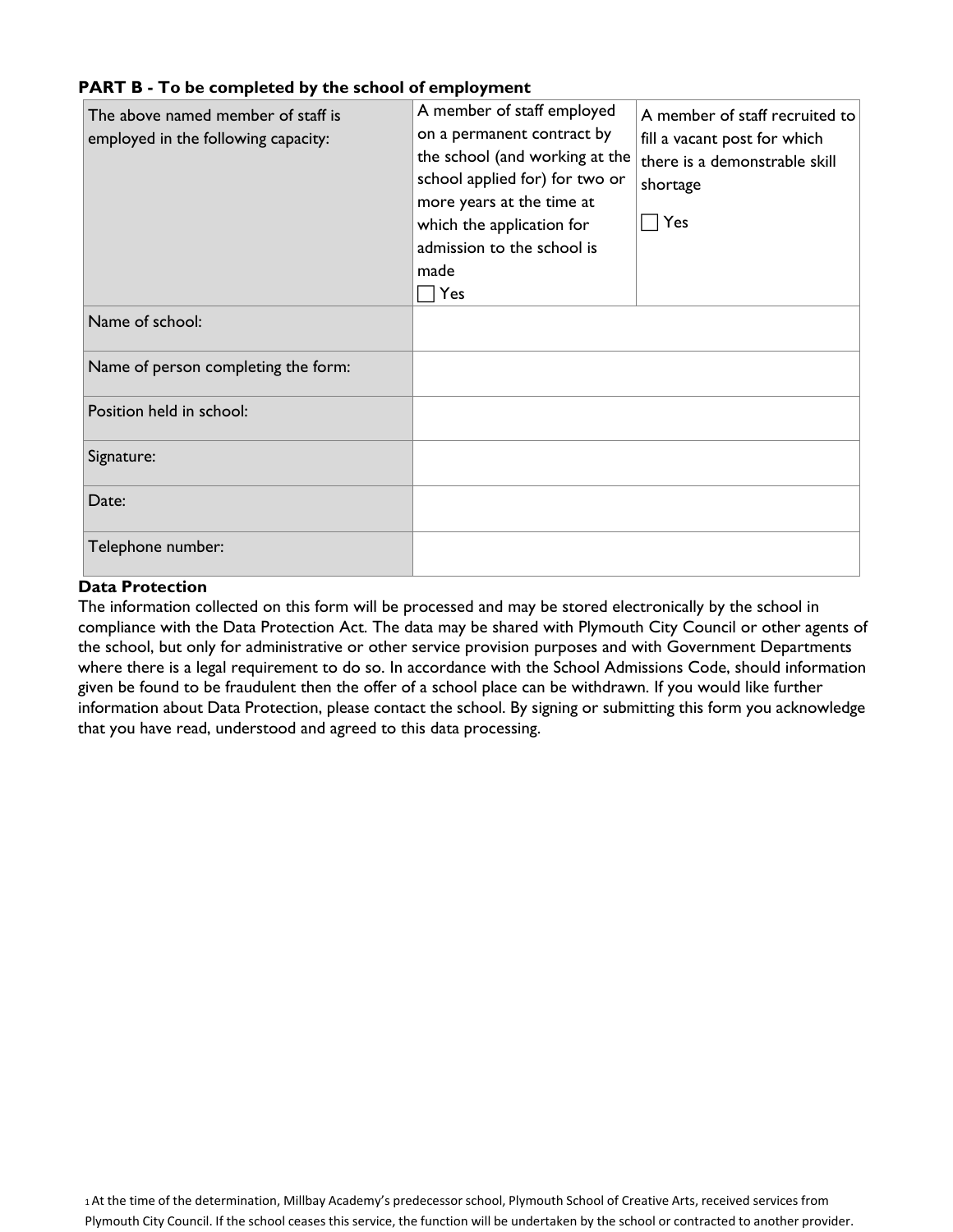## **EXCEPTIONAL MEDICAL OR SOCIAL NEED FOR ADMISSION**

#### **SUPPLEMENTARY INFORMATION FORM 2021/2022**

Please note this is a supplementary information form for administration purposes only and is not an application form. It will be used to rank a submitted application according to the published admission criteria.

#### **Only complete this form if you are seeking admission priority on the grounds of exceptional need.**

If you wish us to consider whether your child has exceptional medical or social need to attend this school (criteria 2.2) you must submit independent professional evidence which explains clearly why it is essential to attend this school and no other school. Please make sure that you have read the description of exceptional medical or social need in the admission policy for the school.

You will need to return the completed form and evidence by 31 October 2020 to be included in the secondary normal point of entry allocations made on 1 March 2021. Forms received after this date will still be considered but will not be included within the first allocation round. For an in-year admission to any year group, or a sixth form application, the form and evidence should be submitted with the application form.

Return the form to: School Admissions Team, Education, Participation and Skills, Plymouth City Council, Windsor House, Tavistock Road Plymouth, PL6 5UF. For sixth form admissions, return this form direct to the school with your application.

# **Child's full name:** Date of birth: School applied for: Nature of the supporting evidence that you are submitting, provided by a relevant professional:

#### **Part A - To be completed by the parent/carer**

1At the time of the determination, Millbay Academy's predecessor school, Plymouth School of Creative Arts, received services from Plymouth City Council. If the school ceases this service, the function will be undertaken by the school or contracted to another provider.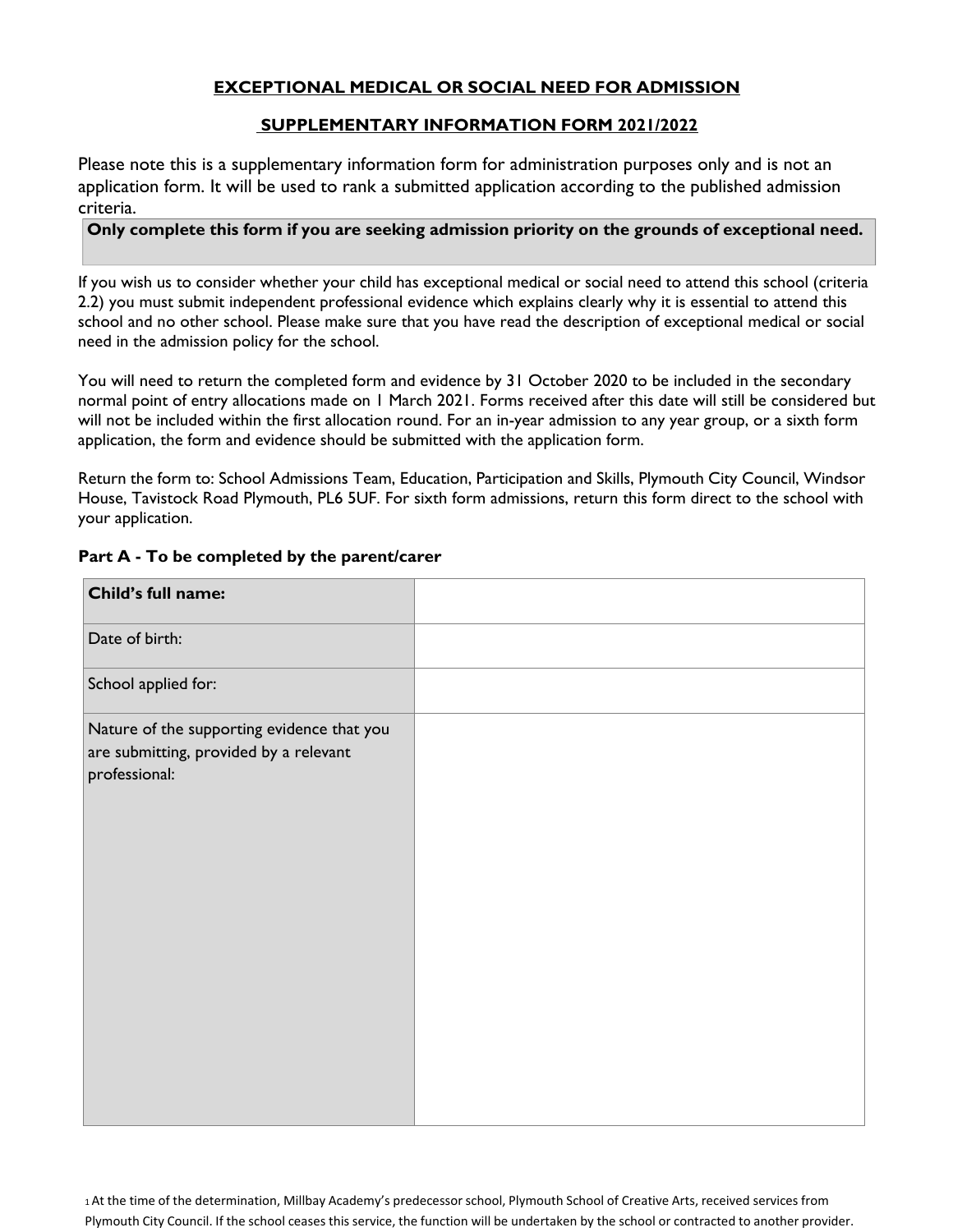| Evidence is attached:                                                              | Yes | No |
|------------------------------------------------------------------------------------|-----|----|
| Name(s) and organisations of the<br>professional(s) providing supporting evidence: |     |    |
| Name of parent/carer:                                                              |     |    |
| Relationship to child:                                                             |     |    |
| Signature:                                                                         |     |    |
| Date:                                                                              |     |    |

## **Data Protection**

The information collected on this form will be processed and may be stored electronically by the school in compliance with the Data Protection Act. The data may be shared with Plymouth City Council or other agents of the school, but only for administrative or other service provision purposes and with Government Departments where there is a legal requirement to do so. In accordance with the School Admissions Code, should information given be found to be fraudulent then the offer of a school place can be withdrawn. If you would like further information about Data Protection, please contact the school. By signing or submitting this form you acknowledge that you have read, understood and agreed to this data processing.